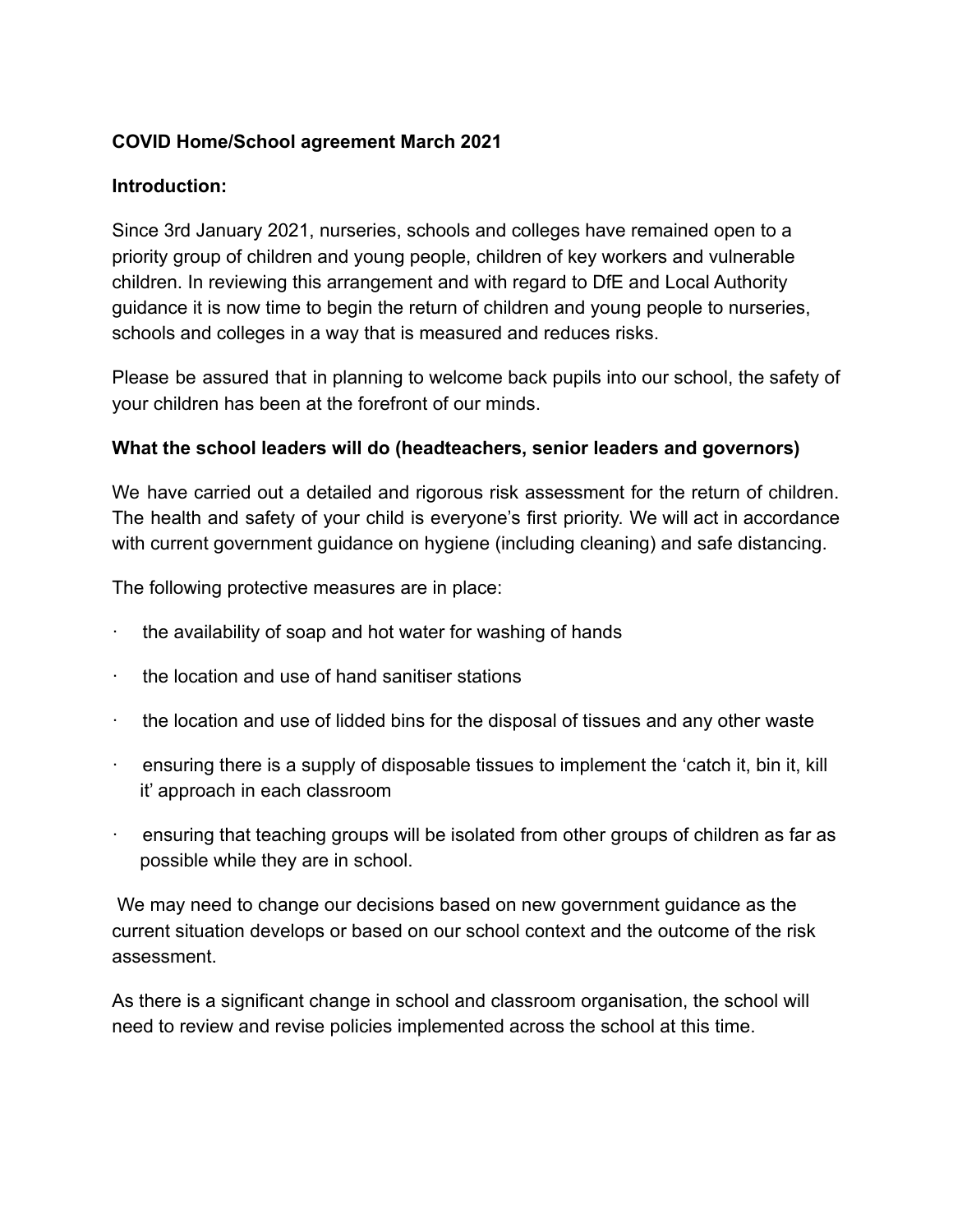We will

- continue to follow the safeguarding policies and procedures where concerns have been identified
- inform parents/carers of developments or changes in provision in as timely a way as possible
- inform parents/carers and children of any modifications that will need to be made to the school's behaviour management policy during this phase of re-opening. This revision will include re-affirming our expectations and any sanctions we will be making when the expectations are not being met.

- work through the hierarchy of measures for implementing protective measures for all which are:

Ø avoiding contact with anyone with symptoms

Ø frequent hand cleaning and good respiratory hygiene practices

Ø regular cleaning of settings

Ø minimising contact and mixing

### We will

- contact parents/carers should their child become unwell
- make decisions about what children will learn and how to help children to adapt to new school routines and restrictions
- liaise with the local authority transport providers to understand the safety measures being used for travel to and from the school. We will be guided by them and will inform parents of any changes as and when appropriate
- keep in regular contact with parents/carers and ensure you are updated.

Where there are pupils with education, health and care (EHC) plans, we will work with the local authority and other external partners to make reasonable endeavours to provide all or some of the provision written in an EHC plan. This may mean that the provision for a child may temporarily differ from what is set out in their EHC plan. This will be renewed on a monthly basis.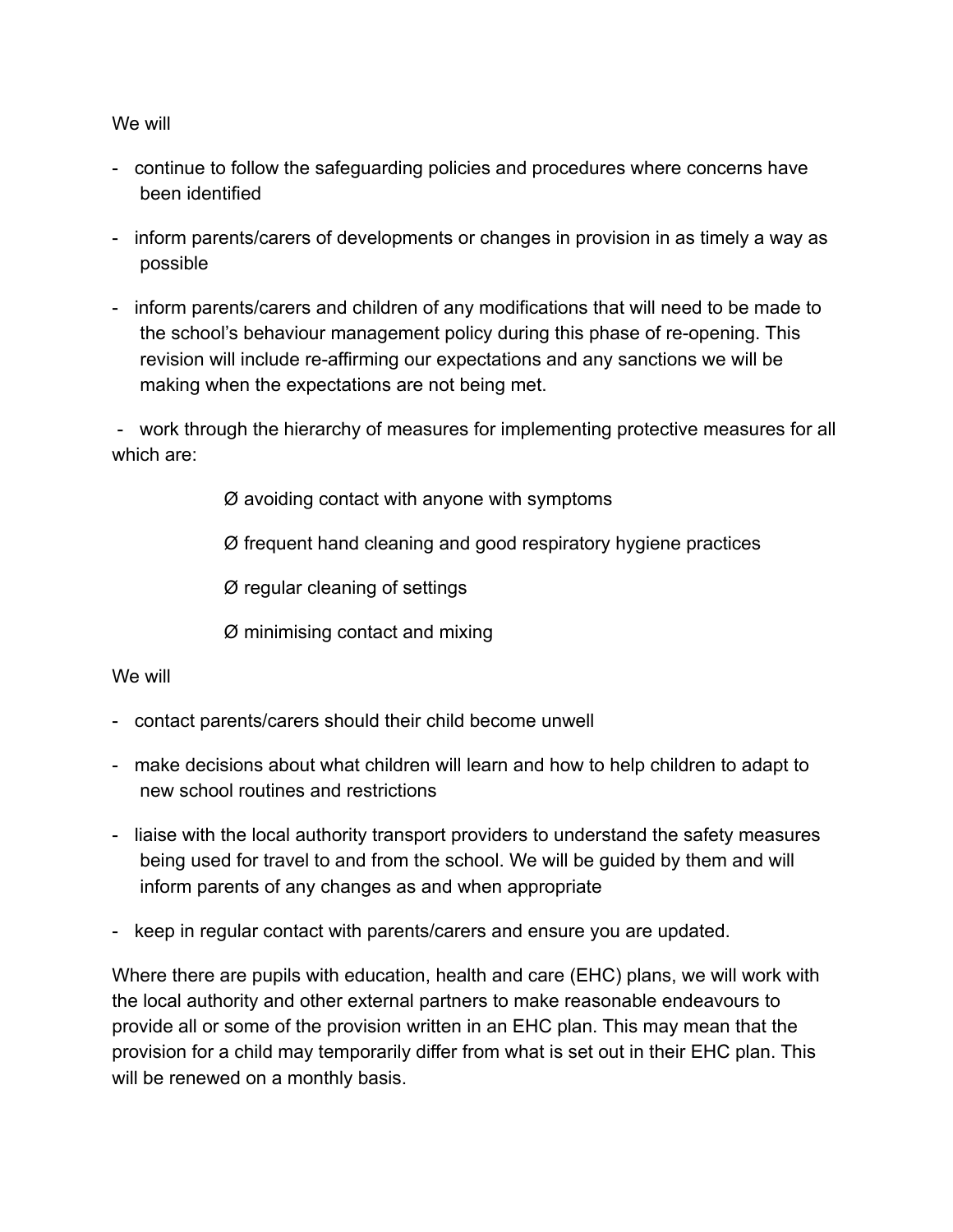### **What parents/carers need to do to support your children and the school:**

- Work with us to help bring your children back to school. Please communicate regularly with us if your child is at home due to isolation at any time. This can be done by using Class Dojo or simply calling the school. We will be in touch with you if we don't hear from you.
- Provide up to date personal and emergency contact details. This is so that we have the most accurate information should there be a need to contact you.
- Recognise and support the school in any adaptations or modifications which we have made to the school's behaviour management policy.
- Understand that these are challenging times and accept circumstances for providing education in school may vary and change quickly. Your child may not be taught by their usual teacher because of staff availability each day.
- Follow all hygiene regulations put in place by school leaders. You must carefully follow all the instructions for the staggered dropping off and collection of children for everyone's safety. You must also follow the distancing arrangements in place for dropping off and collecting children at the start and end of the day.
- You should be aware of the recommendations on using transport to and from school. If you can, avoid and reduce any unnecessary travel on coaches and public transport.
- If for any reason your child is unable to attend school please notify the school through the usual procedure.

It is essential that you must inform school leaders if your child or anyone in the household develops COVID-19 symptoms. Please follow government advice regarding isolating measures to reduce the risk of transmission.

If you have any concerns about your child/ren or they are displaying symptoms of stress or anxiety, please contact the school and follow Public Health England (PHE) advice.

If your child has an EHC plan, please be aware that we may not be able to offer the full range of provision outlined in the plan. We will contact you directly to inform you of the